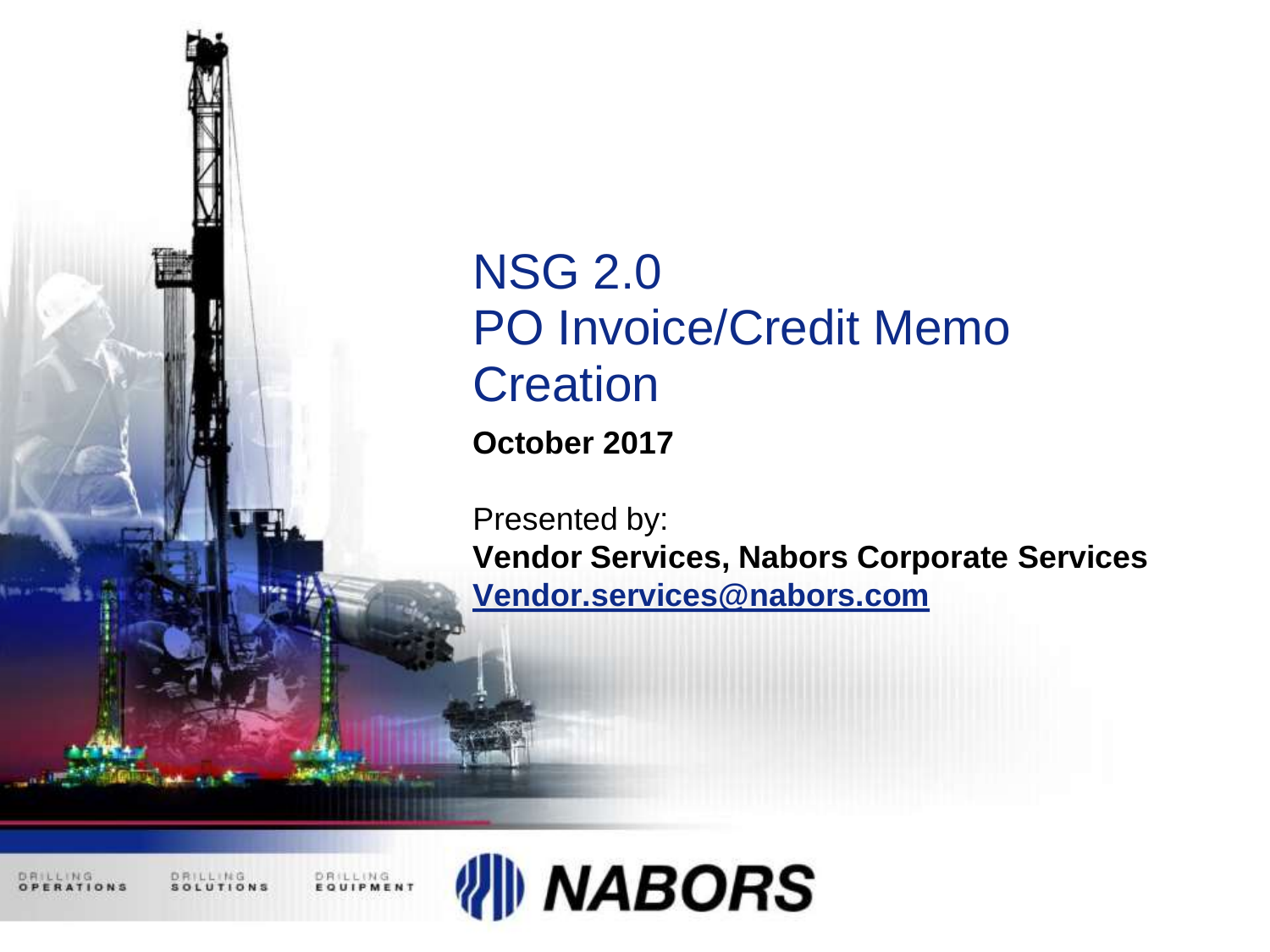**NOTE: NOTE: The Oracle Portal should only be used to access documents from NABORS COPRORATE SERVICES, NABORS ALASKA, NABORS CANADA or SANAD Operating Units. To access documents from any other Nabors entity (NLF2, Canrig etc.) the User should log in to the NSG portal.**

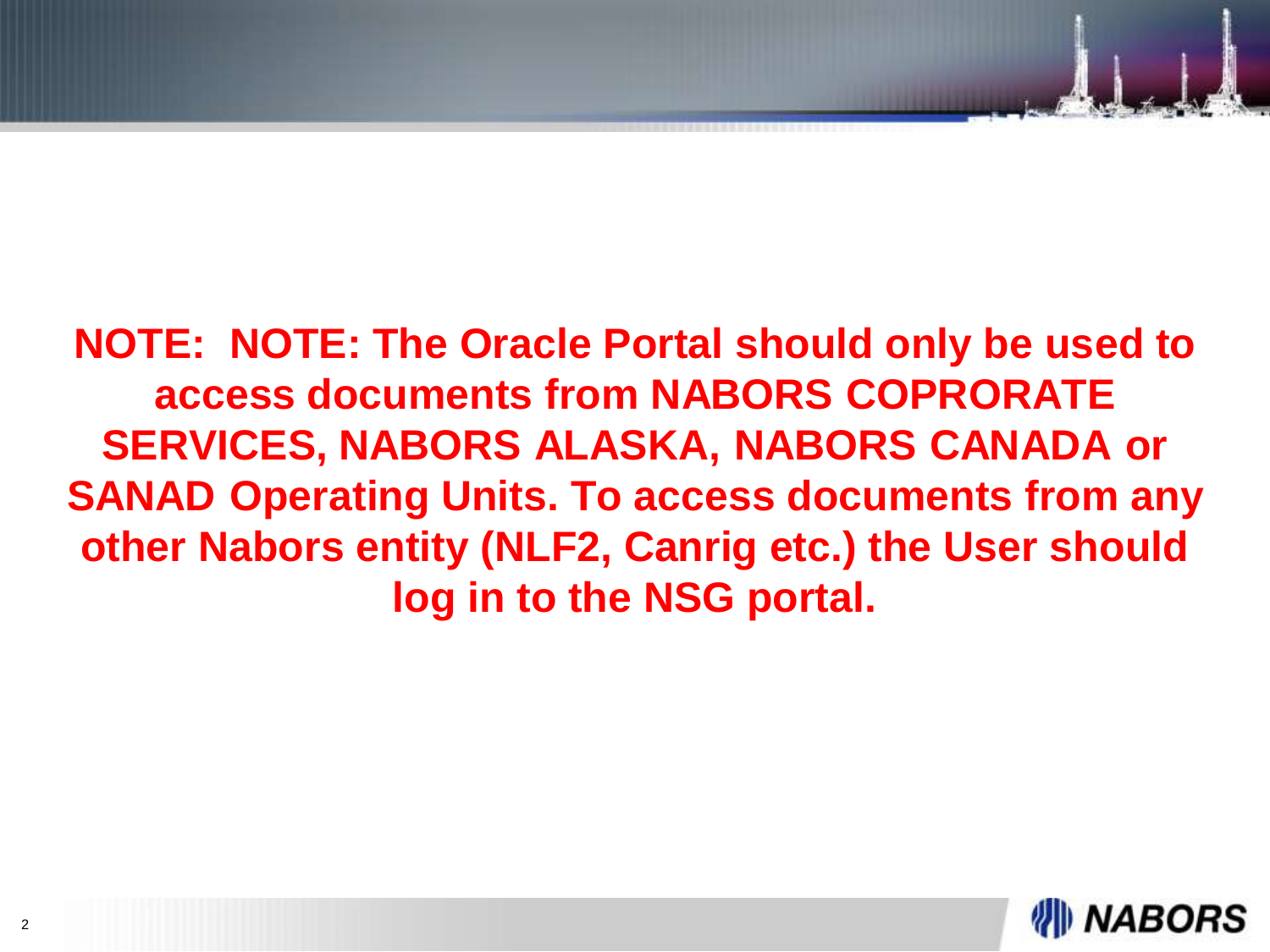# PO Invoice Creation

Under the Responsibility of NI\_SUPP\_PO\_Invoice, the User will be able to invoice POs that have been Acknowledged (if required) by the supplier, under the Nabors Procurement & Invoice Functions.

| Oracle Applications Home Page                                                                                                                                                       |                                                                 | *TIP You have 22 open notifications in your Worldst, Please use the Worldfox Worldst to view and respond to your notifications.                                        |                                                              |                                             | Lingged In As GRIFFING 78HADORS.COM                                                             |
|-------------------------------------------------------------------------------------------------------------------------------------------------------------------------------------|-----------------------------------------------------------------|------------------------------------------------------------------------------------------------------------------------------------------------------------------------|--------------------------------------------------------------|---------------------------------------------|-------------------------------------------------------------------------------------------------|
| <b>Worklist</b>                                                                                                                                                                     |                                                                 |                                                                                                                                                                        |                                                              |                                             |                                                                                                 |
|                                                                                                                                                                                     |                                                                 |                                                                                                                                                                        |                                                              |                                             | <b>HARORS Supplier Announcements</b>                                                            |
|                                                                                                                                                                                     | Subject                                                         |                                                                                                                                                                        | Full List (22)<br>V liest 5 to<br>O Previous 1-5<br>$Sent =$ | Announcement Description<br><b>Downtime</b> | System would be down for petch application on 06/30. Flease plan your<br>activities accordingly |
| from                                                                                                                                                                                |                                                                 | CORPORATE: SERVICE - Manfuel Forchese Agreement 3586170.0 requires your acceptance                                                                                     | 03/31/2017                                                   |                                             | Certfications 2 is time to renew the certifications.                                            |
| PASTOR, JENJE<br>PASTOR, JENJE<br>PASTOR, JENJE                                                                                                                                     |                                                                 | CONFORATE: SERVICE - Blocket Funchese Agreement 3588693.0 medires your acceptance<br>CORPORATE SERVICE - Blanket Purchase Agreement SSBBE94.0 requires your acceptance | 03/31/2017<br>03/31/2017                                     | <b>Favorities</b>                           |                                                                                                 |
| <b>FASTOR, JENIE</b>                                                                                                                                                                |                                                                 | CORPORATE SERVICE - Banket Furchers Agreement 1586701.0 miguires your acceptance                                                                                       | 03/31/2017                                                   |                                             | Personalize                                                                                     |
| <b>JAKKA, VENKAT REDDY</b>                                                                                                                                                          |                                                                 | CORPORATE SERVICE - Nations Standard Purchase Order 3588703.8 registrar voor acceptance                                                                                | 03/31/2017                                                   |                                             | You have not selected any favorites. Please use the "Ferranalize" button to set up your         |
|                                                                                                                                                                                     | TIP Vacation Rules - Redirect or auto-respond to notifications. |                                                                                                                                                                        |                                                              | <b>Tayor Nest</b>                           |                                                                                                 |
| Navigator                                                                                                                                                                           |                                                                 |                                                                                                                                                                        | Personalze                                                   |                                             |                                                                                                 |
| - I ISupplier Portal Full Access<br><b>NI SUPP NECOTIATIONS</b><br>IN SUPP HONPO USER ADM.<br><b>NI SUPP PO BIVOICE</b><br>INI SUPP PO RED DIVIDILE<br>IN SUPPLINE REQUIRED INVOICE |                                                                 | Nabors Procurement & Invoice Functions<br>Hortel Page                                                                                                                  |                                                              |                                             |                                                                                                 |

All of the pre-programmed layout slides are available with this text box for footnotes. You can insert any pertinent notes or comments (6-8 pt. text) if applicable, or delete the text box if necessary.

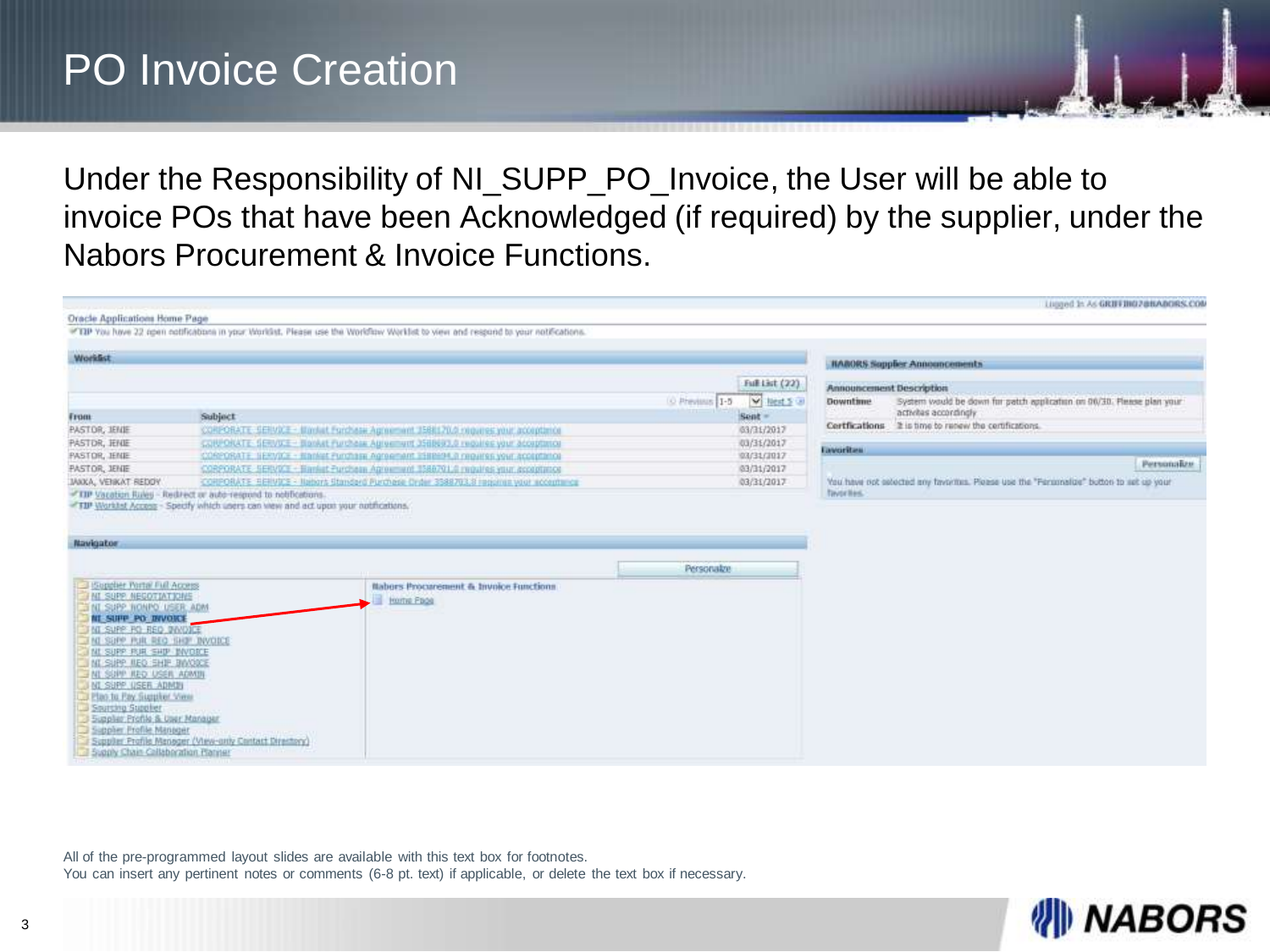Once the User is on the Supplier Collaboration page, the Finance tab should be selected.

| brders   Finance<br><b>Home</b> |                                                                                       |                     |                     |                                      |  |
|---------------------------------|---------------------------------------------------------------------------------------|---------------------|---------------------|--------------------------------------|--|
| PO Number<br>544                | $\sim$<br>$-60$                                                                       |                     |                     |                                      |  |
| 莊<br>sotifications.             |                                                                                       |                     |                     | <b>Orders</b>                        |  |
| Subject                         |                                                                                       | Full List           | <b>Date</b>         | $-$ Agreements<br>· Purithman Orders |  |
|                                 | CORPORATE SERVICE - Banket Purchase Agreement 3368170,0 requires your acceptance      |                     | 03/31/2017 17:50:55 | · Portform History                   |  |
|                                 | CORPORATE SERVICE - Blanket Punchase Agreement 3588893.0 requires your acceptance     |                     | 03/31/2017 17:50:40 | ascidoval                            |  |
|                                 | CORPORATE SERVICE - Banket Minthuse Agreement JORNARD requires your acceptance        |                     | 03/31/2017 17:49:59 | $-$ <i>Invertors</i>                 |  |
|                                 | CORPORATE: SERVICE - Banket Purchase, Agreement 2008701.0 requires your acceptance    |                     | 03/31/2017 17:40:28 | <b>Payments</b>                      |  |
|                                 | CORPORATE SERVICE - Nabore Standard Purchase Order 3581703.0 requires your accentance |                     | 03/31/2017 14:25:57 | $-$ Payments                         |  |
| Orders At A Glance              |                                                                                       |                     |                     |                                      |  |
|                                 |                                                                                       | Full List.          |                     |                                      |  |
| PO llumber                      | Description                                                                           | Order Date          |                     |                                      |  |
| 3500705                         | TEST Purposes                                                                         | 04/03/2017 09:58:57 |                     |                                      |  |
| 2548203                         | <b>STATISTICS</b> STR                                                                 | 03/31/2017 14:23:07 |                     |                                      |  |

#### Then the option to create a PO invoice should be selected

| flome   Orders   Finance<br>Create Invoices   View Invoices   View Payments | The second control of the second |                             |
|-----------------------------------------------------------------------------|----------------------------------|-----------------------------|
| <b>Invoice Actions</b><br>.                                                 |                                  | Create Invoice With a PO Go |
| Search                                                                      |                                  |                             |

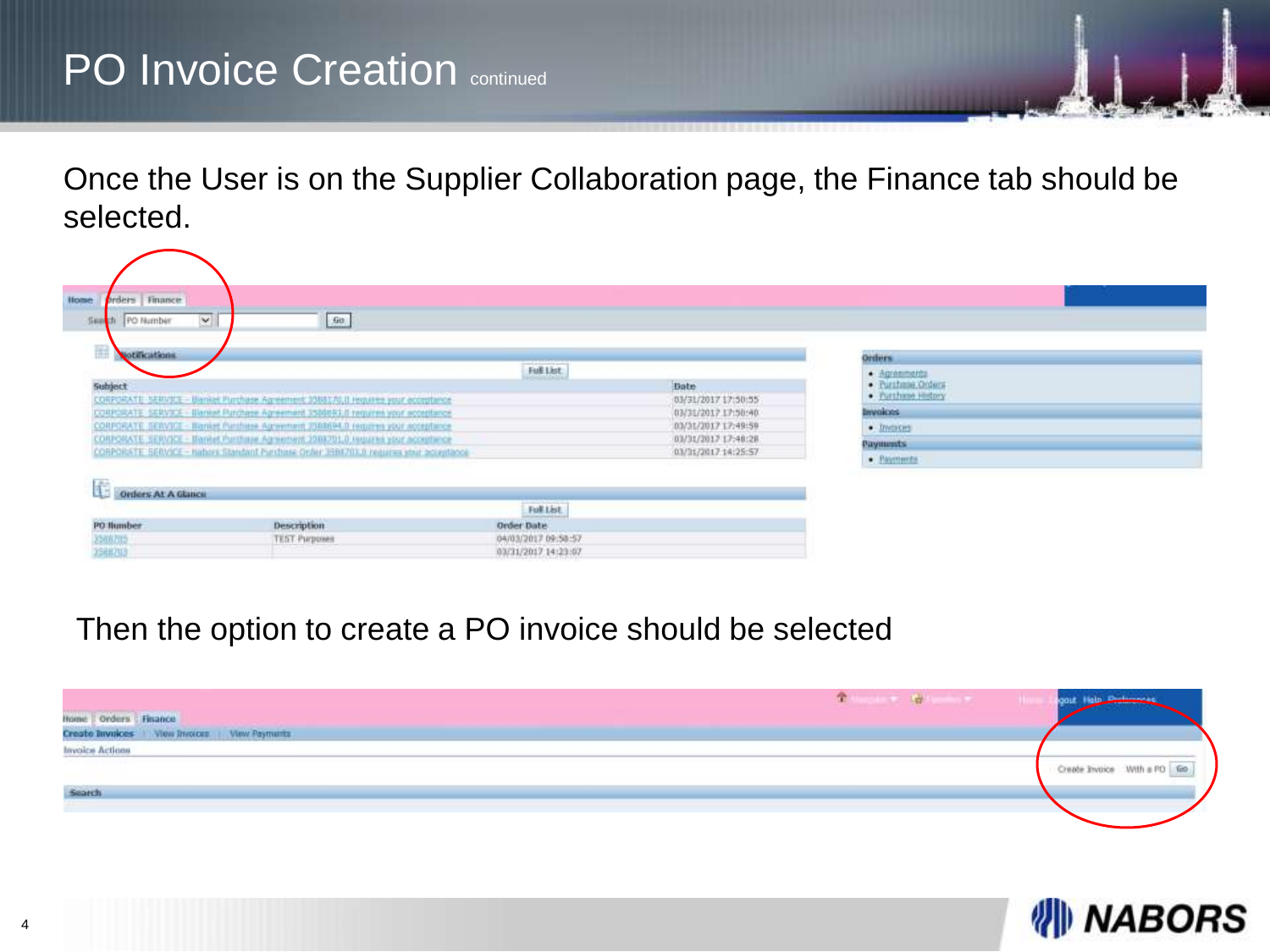The User will need to enter the PO Number and select the Go option.



#### Select the item(s) to be invoiced and then click on the Next button

| Note that the search is case insensitive                                                                                        |                                        |                                             |         |                                        |     |      |    |                                                                    |         |                  | Advanced Search         |  |
|---------------------------------------------------------------------------------------------------------------------------------|----------------------------------------|---------------------------------------------|---------|----------------------------------------|-----|------|----|--------------------------------------------------------------------|---------|------------------|-------------------------|--|
| Purchase Order Number                                                                                                           | 3588703                                |                                             |         |                                        |     |      |    |                                                                    |         |                  |                         |  |
| Funchase Order Date                                                                                                             |                                        |                                             |         |                                        |     |      |    |                                                                    |         |                  |                         |  |
| <b>President and the company's company's the company's company's company's company's company's company's company's</b><br>Buyer | (жанцім) 02/10/2017)                   |                                             |         |                                        |     |      |    |                                                                    |         |                  |                         |  |
| Organization                                                                                                                    |                                        |                                             |         |                                        |     |      |    |                                                                    |         |                  |                         |  |
| Advances and Financing Excluded V.                                                                                              |                                        |                                             |         |                                        |     |      |    |                                                                    |         |                  |                         |  |
|                                                                                                                                 | 6a<br>Clear <sup>7</sup>               |                                             |         |                                        |     |      |    |                                                                    |         |                  |                         |  |
| Add to linvoir<br><b>TERHING</b>                                                                                                |                                        |                                             |         |                                        |     |      |    |                                                                    |         |                  |                         |  |
| Select All Select None                                                                                                          |                                        |                                             |         |                                        |     |      |    |                                                                    |         |                  |                         |  |
| tine Shipment<br>Select PO limiber                                                                                              | Advances or Financing Them Description |                                             |         | <b>Ren hunder Supplier Ren liunder</b> |     |      |    | Ordered Received Invoiced UOM Unit Price Curr Ship To Organization |         |                  | Packing Sip Waybill     |  |
| $\overline{\mathbb{R}}$<br><b>State Top</b><br>$1 - 1$                                                                          | o                                      | BUSHING, HEX; CAST IRON; SZ 1-1/20V X 1/20V | 1000015 |                                        | 100 | $-0$ | 20 | EACH 10                                                            | USD NCS | CORPORATE_SERVER |                         |  |
|                                                                                                                                 |                                        |                                             |         |                                        |     |      |    |                                                                    |         |                  |                         |  |
|                                                                                                                                 |                                        |                                             |         |                                        |     |      |    |                                                                    |         |                  | Cancel Step 1 of 4 Heat |  |
|                                                                                                                                 |                                        |                                             |         |                                        |     |      |    |                                                                    |         |                  |                         |  |

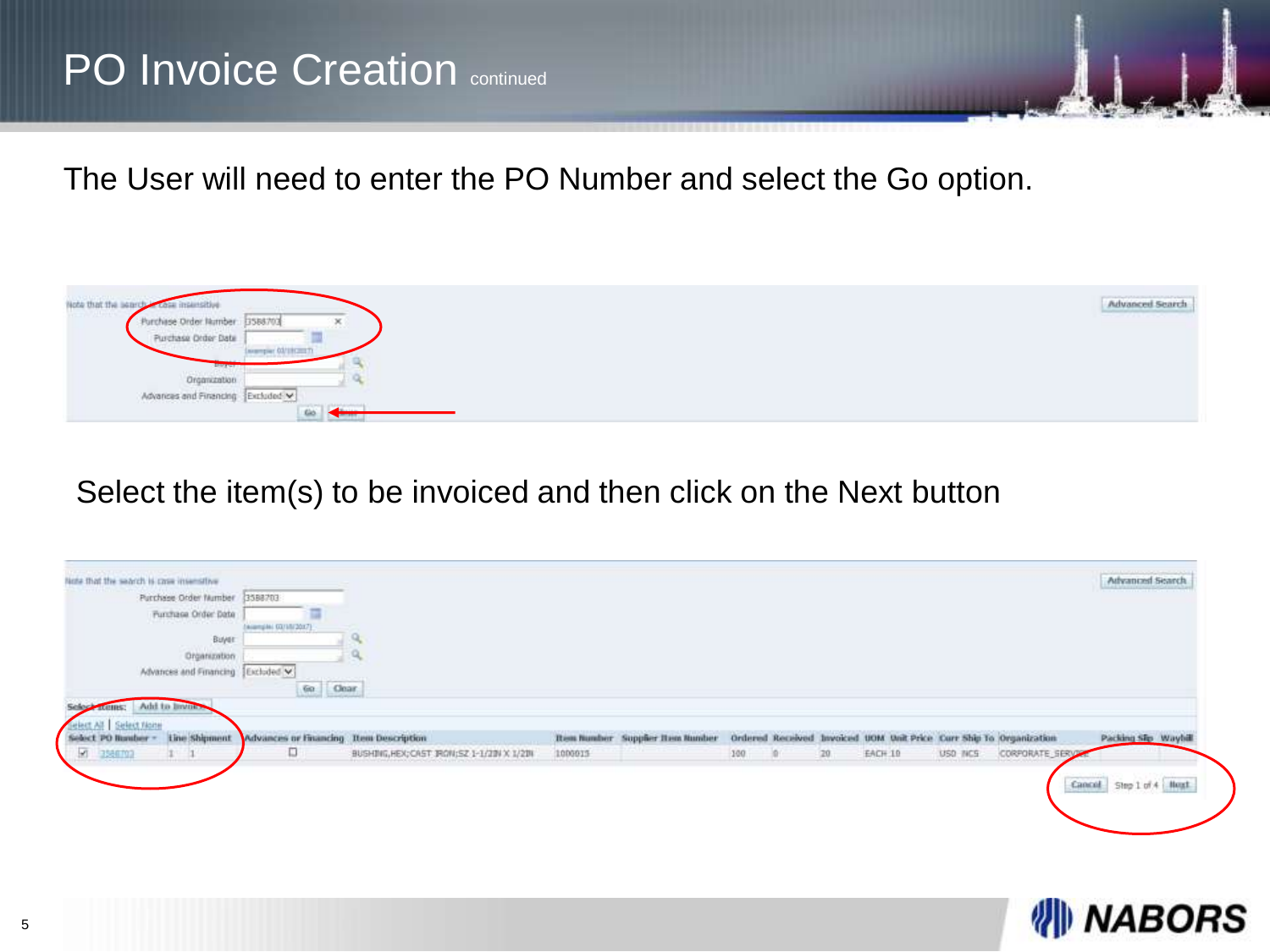Step 2 includes the following information that the User will need to enter as required: Invoice Number, Invoice Date, Invoice Description, Tax Amount, as well as the area where the User will be required to add an PDF of the Vendor Invoice.

|                                                       | ۰<br>Punzhasa Onlara                                                                                             | <b>Details</b> | ದಾರ್<br>Manage Tax        | Review and Submit                                                                                                      |
|-------------------------------------------------------|------------------------------------------------------------------------------------------------------------------|----------------|---------------------------|------------------------------------------------------------------------------------------------------------------------|
| Create Invoice: Details<br>* Indicates required field |                                                                                                                  |                |                           | Back Step 2 of 4 Heat<br>Cancel.                                                                                       |
| Supplier                                              |                                                                                                                  |                | <b>Invoice</b>            |                                                                                                                        |
|                                                       | * Supplier DNOW L.P.<br>Tax Payer ID 74-0989800<br>* Rent To EFT EDLACH<br>Address PO BOX 200822 DALLAS TX 75320 |                |                           | " Isyaice Nomber<br>04/03/2017<br>* Invoice Date<br><b>Janery for 70/15/2017</b><br>Invoice Type<br>$\vee$<br>Invoice: |
|                                                       |                                                                                                                  |                |                           | USD<br>Currancy<br>Invoice Description<br>w<br>Tax Amount<br><b>ASSAULT PRO</b>                                        |
|                                                       |                                                                                                                  |                | Search Archived Documents | Attachment None Add                                                                                                    |

The requirement to attach a copy of the invoice is new and the User will not be able to submit the electronic invoice without that attachment.

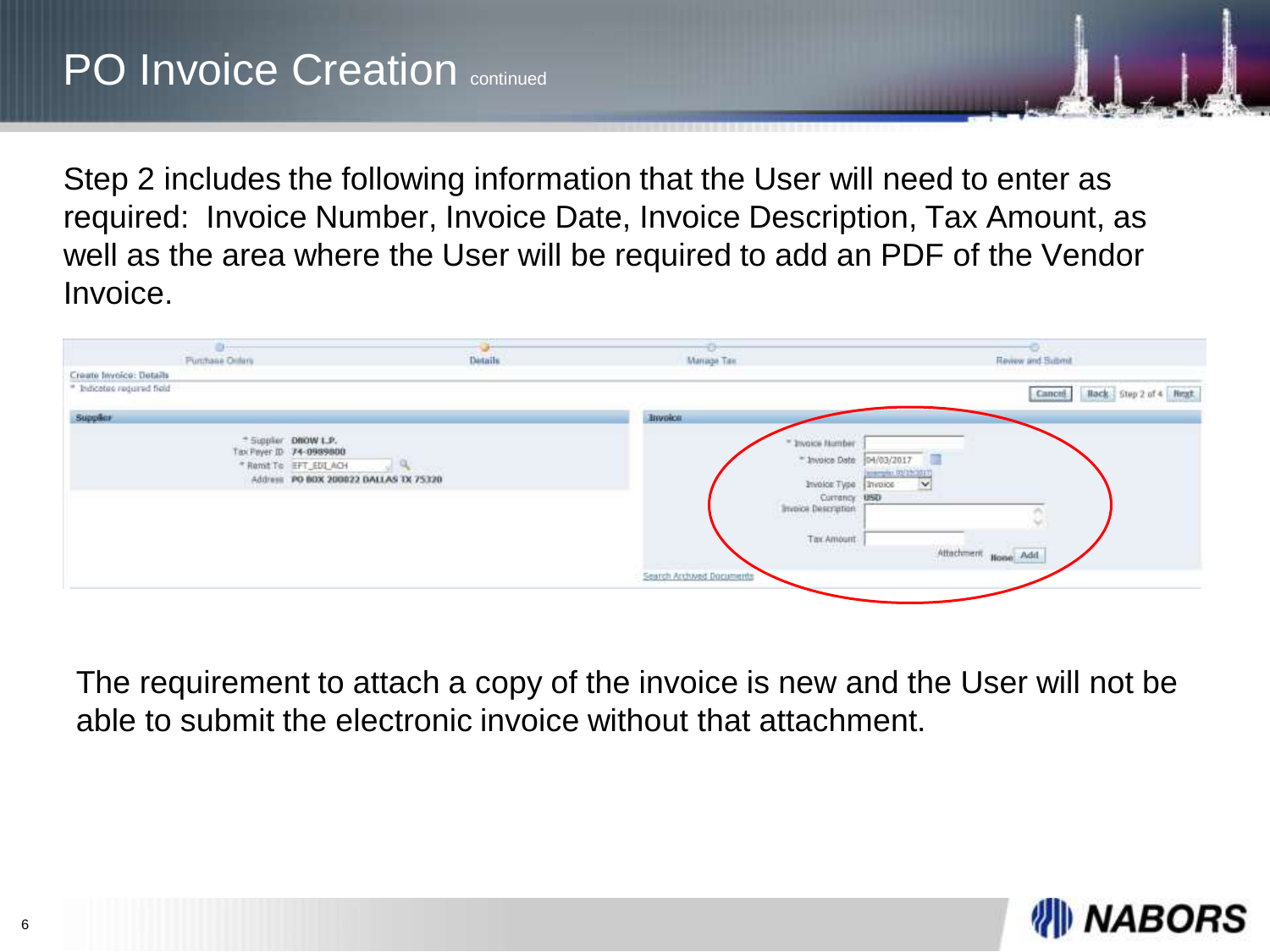To attach a file to the invoice the User should have a PDF copy of the invoice saved on their computer.



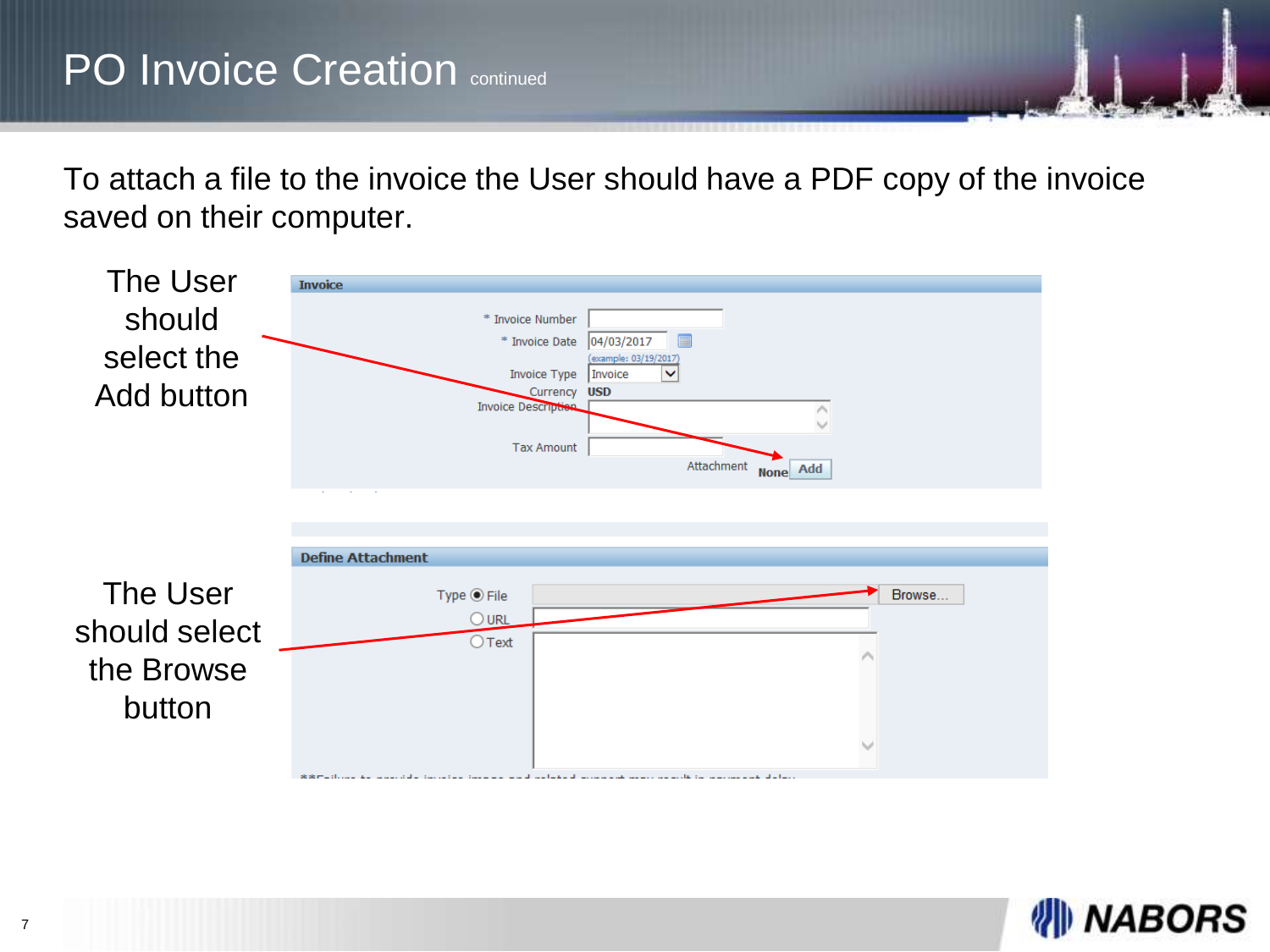

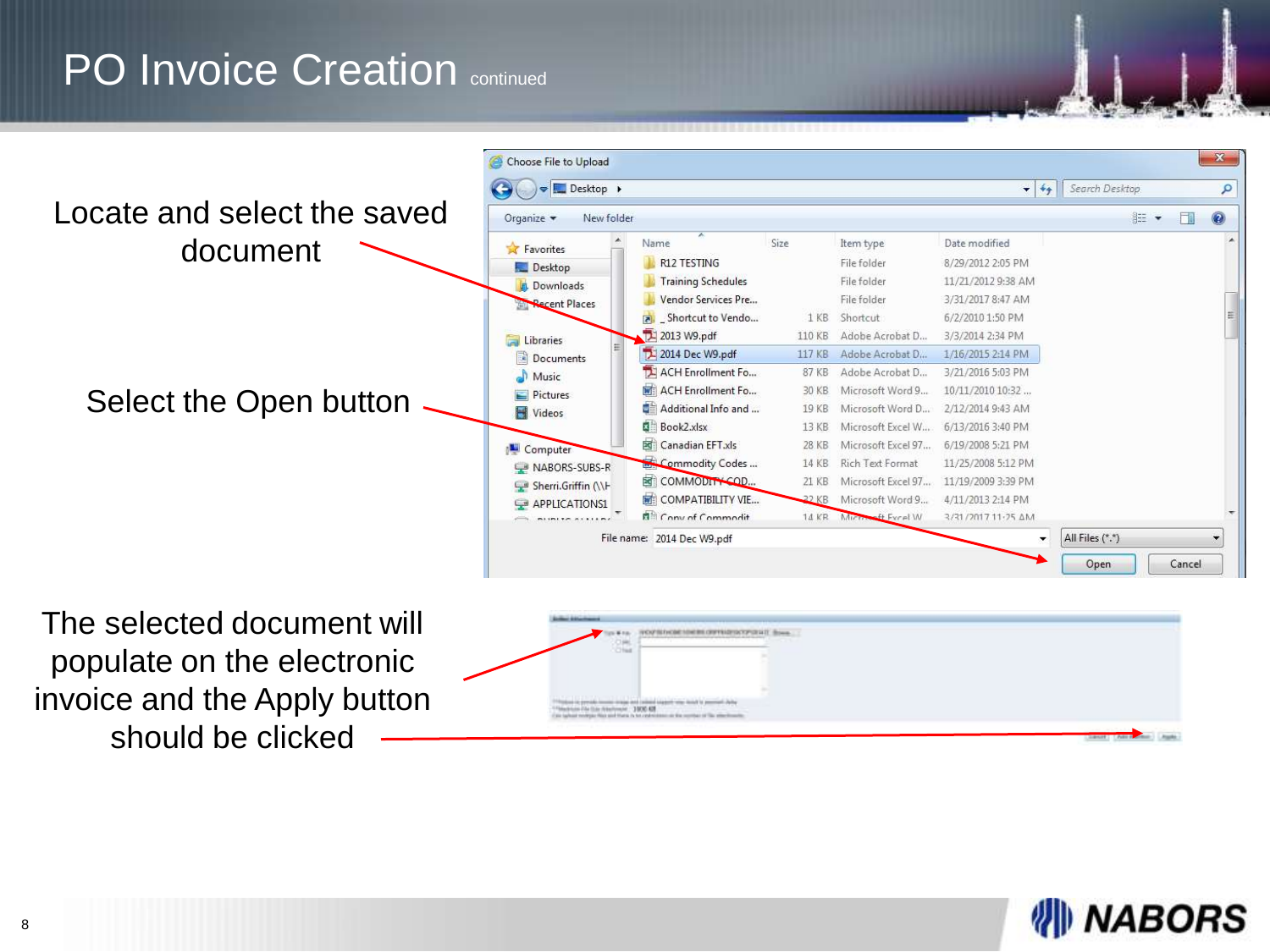The system notes that the document has been added by showing an option of an Attachment List next to the Add button. Please note the file size is limited to 5MB and if necessary more than one document can be added to the electronic invoice.

The next action in Step 2 is to adjust the Quantity, if required, in the Item Details. The system will default to the Quantity that remains open for invoicing.

| <b>PO Bumber</b>    | Linu. | Shamont  | <b>Them Humber</b> | Item Description                            | Supplier Item Number | Ship To    | Available Quantity | "Quantity |             | <b>Unit Price</b> |                       | <b>UCIM</b> Amount |
|---------------------|-------|----------|--------------------|---------------------------------------------|----------------------|------------|--------------------|-----------|-------------|-------------------|-----------------------|--------------------|
| 3588703             |       |          | 1000015            | BUSHING HEX; CAST BION; \$2.1-1/2BV X 1/2BV |                      | <b>NCS</b> | iso.               |           | 00          | 10                | EACH 800              |                    |
|                     |       |          |                    |                                             |                      |            |                    |           |             |                   |                       |                    |
|                     |       |          |                    |                                             |                      |            |                    |           |             | Cancel:           | Back Step 2 of 4 Negt |                    |
|                     |       |          |                    |                                             |                      |            |                    |           |             |                   |                       |                    |
|                     |       |          |                    |                                             |                      |            |                    |           |             |                   |                       |                    |
|                     |       |          |                    |                                             |                      |            |                    |           |             |                   |                       |                    |
|                     |       |          |                    |                                             |                      |            |                    |           |             |                   |                       |                    |
|                     |       |          |                    |                                             |                      |            |                    |           |             |                   |                       |                    |
|                     |       |          |                    |                                             |                      |            |                    |           |             |                   |                       |                    |
| Items:<br>PO Number | Line: | Shipment | <b>Item Number</b> | Item Description                            | Supplier Item Number | Ship To    | Available Quantity | "Quantity |             | Unit Price        | <b>NON</b>            | Amount             |
| 3585703.            |       |          | 1000015            | BUSHING HEICCAST JRON/SZ 1-1/20x X 1/22V    |                      | NCS        | 180                |           | $10 \times$ | 山                 | EACH -                | -800               |

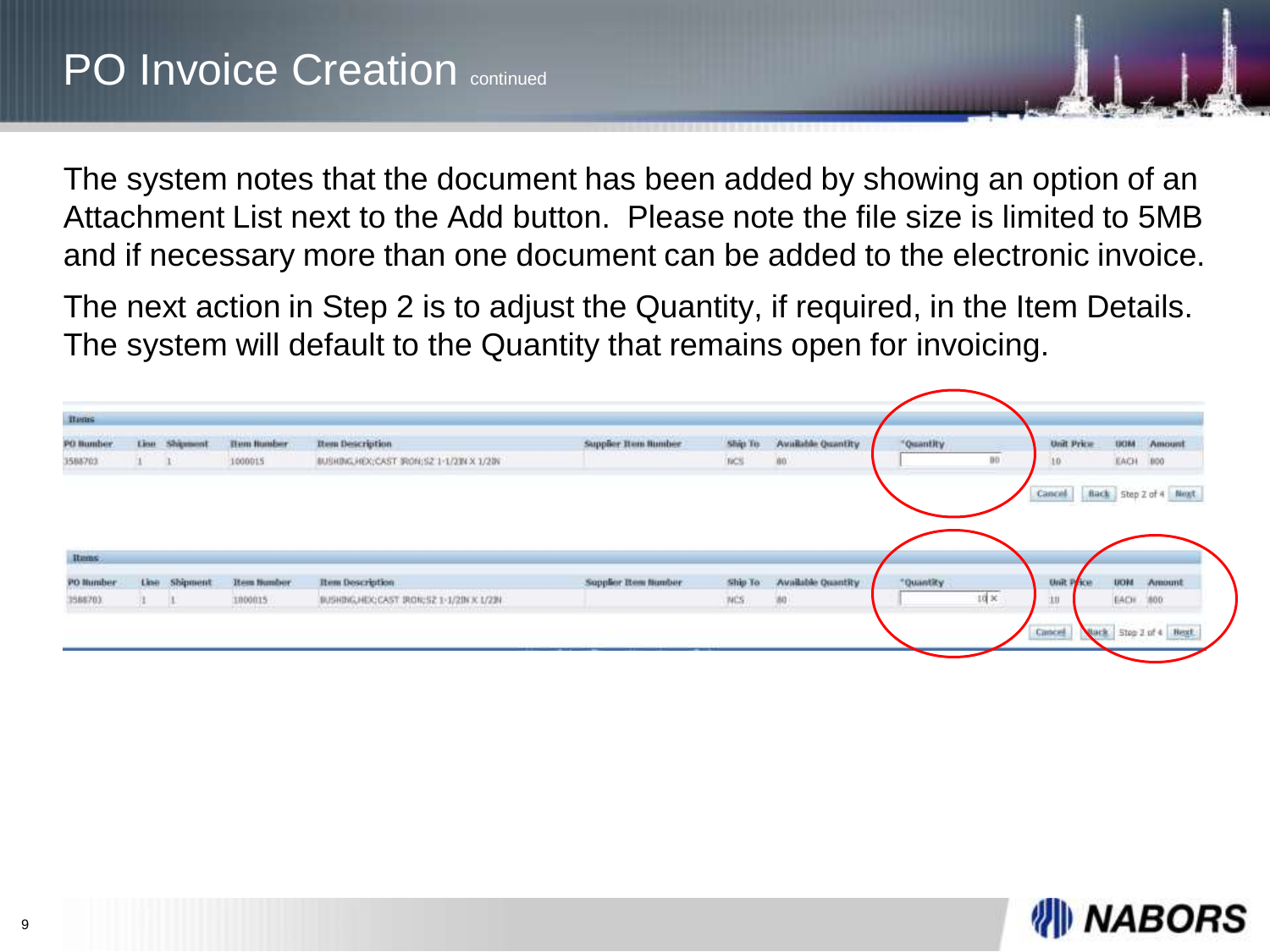If it is necessary to add freight to the invoice please select the Add Row option under the Shipping and Handling section of Step 2.

| Create Invoice: Details                            |                                                                       |                                                                                                            |              |                           |           |                                                                                                                                       |                                                  |        |                         |                       |
|----------------------------------------------------|-----------------------------------------------------------------------|------------------------------------------------------------------------------------------------------------|--------------|---------------------------|-----------|---------------------------------------------------------------------------------------------------------------------------------------|--------------------------------------------------|--------|-------------------------|-----------------------|
| * Indicates regulred field                         |                                                                       |                                                                                                            |              |                           |           |                                                                                                                                       |                                                  | Cancel |                         | Back Step 2 of 4 Next |
| <b>Supplier</b>                                    |                                                                       |                                                                                                            |              | <b>Invoice</b>            |           |                                                                                                                                       |                                                  |        |                         |                       |
|                                                    | * Supplier TEST 5212<br>Tax Payer IE 56-8974123<br>* Renit To EFT ACH | Q,<br>Address 515 WEST ROAD HOUSTON TX 77064                                                               |              |                           |           | * Invoice Number<br>TEST103<br>* Invoice Date<br>10/03/2017<br>Invoice Type<br>Invoice<br>Currency <b>LISD</b><br>Invoice Description | - 6<br>DESCRIPTION AND RESIDENCE<br>$\checkmark$ |        | n.                      |                       |
|                                                    |                                                                       |                                                                                                            |              |                           |           |                                                                                                                                       |                                                  |        | $\sim$                  |                       |
|                                                    |                                                                       |                                                                                                            |              |                           |           | Tax Amount                                                                                                                            | Attachment                                       |        | Attachment List., Add., |                       |
|                                                    |                                                                       |                                                                                                            |              | Search Archived Documents |           |                                                                                                                                       |                                                  |        |                         |                       |
|                                                    | * Customer Tax Payer ID 5YS11978<br>Customer Name NBR USA LE          | Address NABORS CORPORATE SERVICES, INC. C/O SHARED<br>SERVICES CENTER A/P P.O. BOX 672008 Houston<br>77267 | $\mathbb{Q}$ |                           |           |                                                                                                                                       |                                                  |        |                         |                       |
| <b>Rens</b>                                        |                                                                       |                                                                                                            |              |                           |           |                                                                                                                                       |                                                  |        |                         |                       |
| PO Number Line Shipment Rem Number Rem Description |                                                                       |                                                                                                            |              | Supplier Item Number      |           | Ship To Available Quantity                                                                                                            | *Quantity                                        |        |                         | Unit Price UOM Amount |
| 1033820<br>15007147<br>п                           |                                                                       | VALVE, I" SELECTOR, 4-WAY, 3000# PSI, SHEAR-SEAL TYPE                                                      |              |                           | CWL-HOU 1 |                                                                                                                                       |                                                  | $\pm$  | 4900                    | EACH 4000             |
| Shipping and Handling                              |                                                                       |                                                                                                            |              |                           |           |                                                                                                                                       |                                                  |        |                         |                       |
| Charge Type<br>No results found.                   |                                                                       |                                                                                                            | Amount       |                           |           | <b>Description</b>                                                                                                                    |                                                  |        |                         |                       |
| Add Row                                            |                                                                       |                                                                                                            |              |                           |           |                                                                                                                                       |                                                  |        |                         |                       |

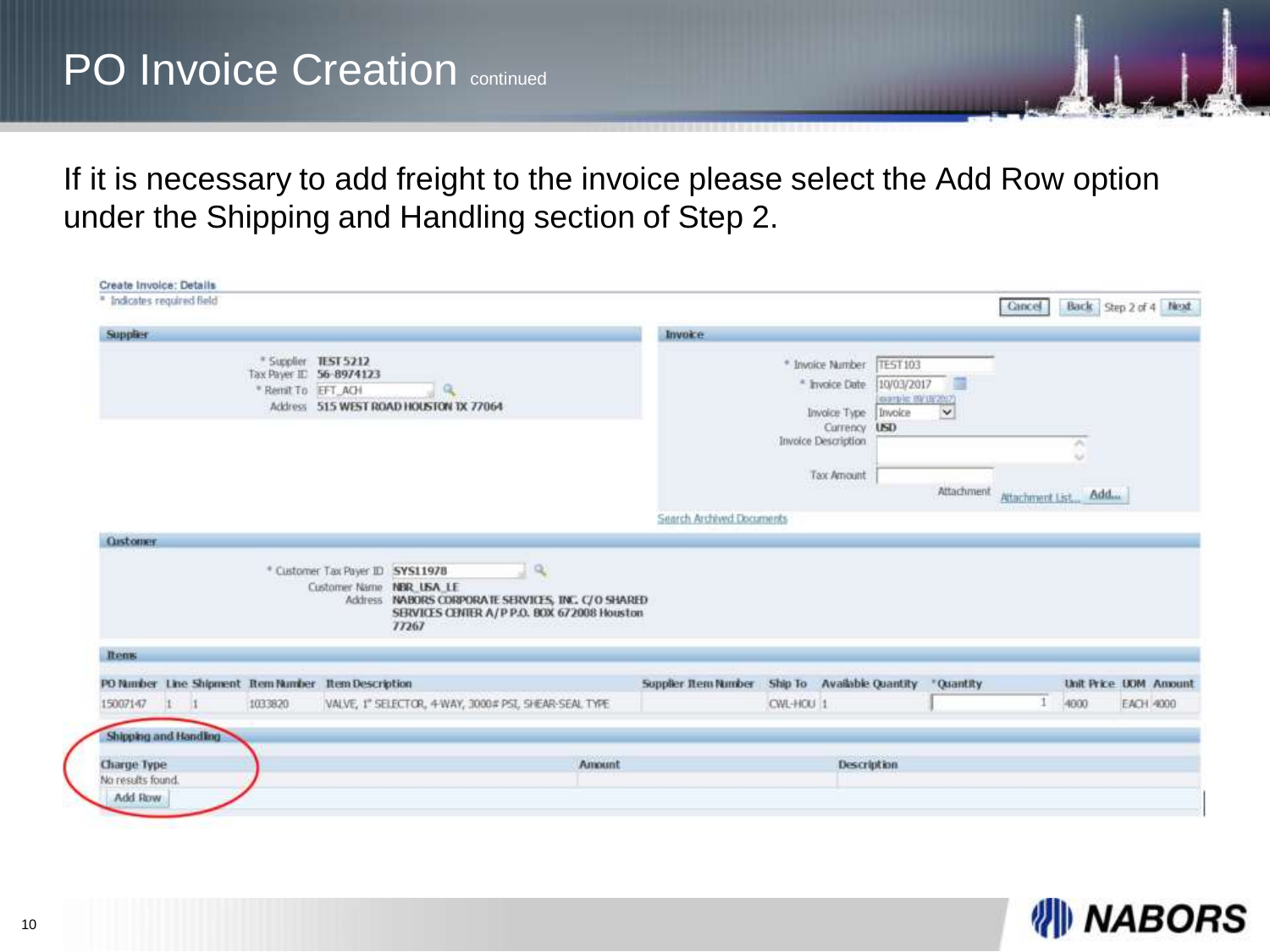By selecting the Add Row option the Freight option should auto populate the Charge Type and the User should populate the Amount and Description.

| Shipping and Handling |        |                       |
|-----------------------|--------|-----------------------|
| <b>Charge Type</b>    | Amount | Description           |
| Freight<br>$\sim$     | 15.    | UPS Freight Charges X |
| Add Row               |        |                       |

Please note:

- $\checkmark$  To add freight to an invoice the Freight terms will need to be P&A (Prepaid and added).
- $\checkmark$  Freight under \$500.00 dollars does not require original carrier invoice.
- $\checkmark$  Freight between \$500.00 and \$2,500.00 requires the attachment of the original carrier invoice.
- $\checkmark$  Freight over \$2,500.00 will require a line on the PO for invoicing. If the freight line is not on the PO an SIR is required.

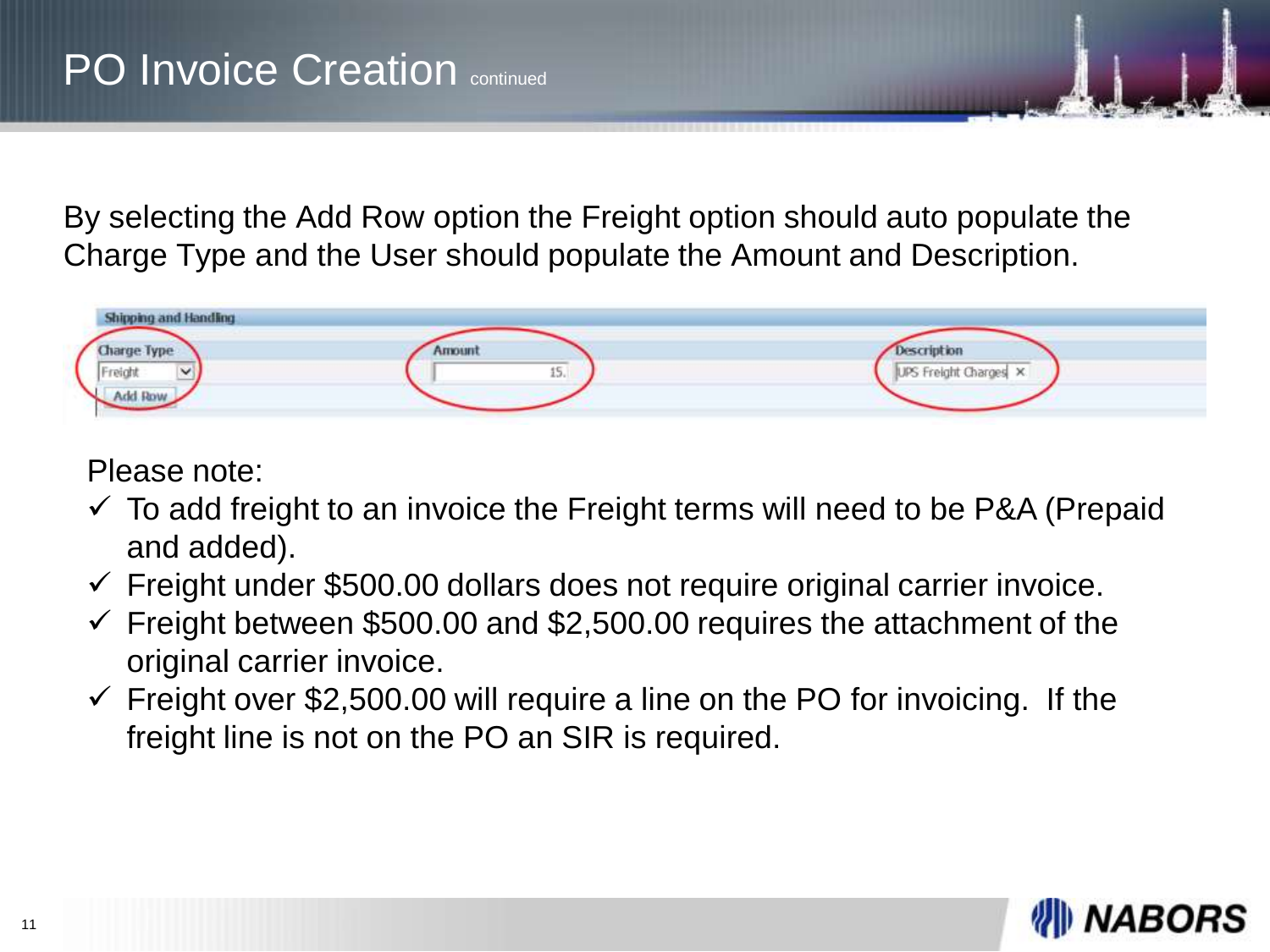The User will be able to review and submit from Step 3 or Step 4. Please ensure that the total reflected on the electronic invoice is correct. If it is not, please do not submit the document. The User will be able to save the entered information or navigate, through the Back button, to review the data that was entered.

If pricing is incorrect on the PO, the User should cancel the invoice, create the SIR and enter the invoice once the SIR has been approved.

|                                                          |                                                                                                            |                                                                                                             |                           |                      | <b>Cancel</b>                                                                                                            | Save.                   | Hock Step 1 of 4 Negt                          |                          | Submit.                                             |
|----------------------------------------------------------|------------------------------------------------------------------------------------------------------------|-------------------------------------------------------------------------------------------------------------|---------------------------|----------------------|--------------------------------------------------------------------------------------------------------------------------|-------------------------|------------------------------------------------|--------------------------|-----------------------------------------------------|
| Supplier                                                 |                                                                                                            |                                                                                                             | <b>Invoice</b>            |                      |                                                                                                                          |                         |                                                |                          |                                                     |
|                                                          | * Suppler TEST 5212<br>Tax Payer ID 56-8974123<br>* Remit To DRT<br>Address 515 WEST ROAD HOUSTON DC 77064 |                                                                                                             | Attachment Attachment Ust |                      | * Invoice Number H-ST103<br>* Javoice Date 10/03/2017<br>Invoice Type Standard<br>* Curriency USD<br>Invoice Description |                         |                                                |                          |                                                     |
| Cirstomer                                                |                                                                                                            |                                                                                                             |                           |                      |                                                                                                                          |                         |                                                |                          |                                                     |
|                                                          | * Customer Tax Payer ID: SYS11978<br>Customer Name NISR LISA LE                                            | Address INABORS CORPORATE SERVICES, INC. C/O SHARED<br>SERVICES CENTER A/P P.O. BOX 672008 Houston<br>11267 |                           |                      |                                                                                                                          |                         |                                                |                          |                                                     |
| <b>Hens</b>                                              |                                                                                                            |                                                                                                             |                           |                      |                                                                                                                          |                         |                                                |                          |                                                     |
| Line Shipmont<br><b>PO Nunber</b><br>15007147<br>$1 - 1$ | <b>Rem Description</b>                                                                                     | VAVE, I' SEECTOR, 4-WAY, 30004 PSI, SHEAR-SEALTYPE                                                          | Supplier Item Number      | Ship To<br>CWL-HOU 1 | Available Oty                                                                                                            | Quantity To Invoice UOM | 1.00 EACH                                      | Unit Price Amount        | 4000.00 4000.00                                     |
| Shipping and Handling                                    |                                                                                                            |                                                                                                             |                           |                      |                                                                                                                          |                         |                                                |                          |                                                     |
| <b>Charge Type</b>                                       |                                                                                                            |                                                                                                             | <b>Amount Description</b> |                      |                                                                                                                          |                         |                                                |                          |                                                     |
| Freight                                                  |                                                                                                            | H.                                                                                                          | 15.00 UPS Freight Charge  |                      |                                                                                                                          |                         |                                                |                          |                                                     |
| Invoice Summary                                          |                                                                                                            |                                                                                                             |                           |                      |                                                                                                                          |                         |                                                |                          |                                                     |
|                                                          |                                                                                                            |                                                                                                             |                           |                      |                                                                                                                          | Recalculate Total       | Less Retainage<br>Miscellaneous<br>Total (USD) | Thems.<br>Freight<br>Tax | 4000.00<br>0.00<br>15.00<br>0.00<br>0.00<br>4015.00 |
|                                                          |                                                                                                            |                                                                                                             |                           |                      |                                                                                                                          | Cancel Save             | Back Step 3 of 4 Next                          |                          | Submit                                              |

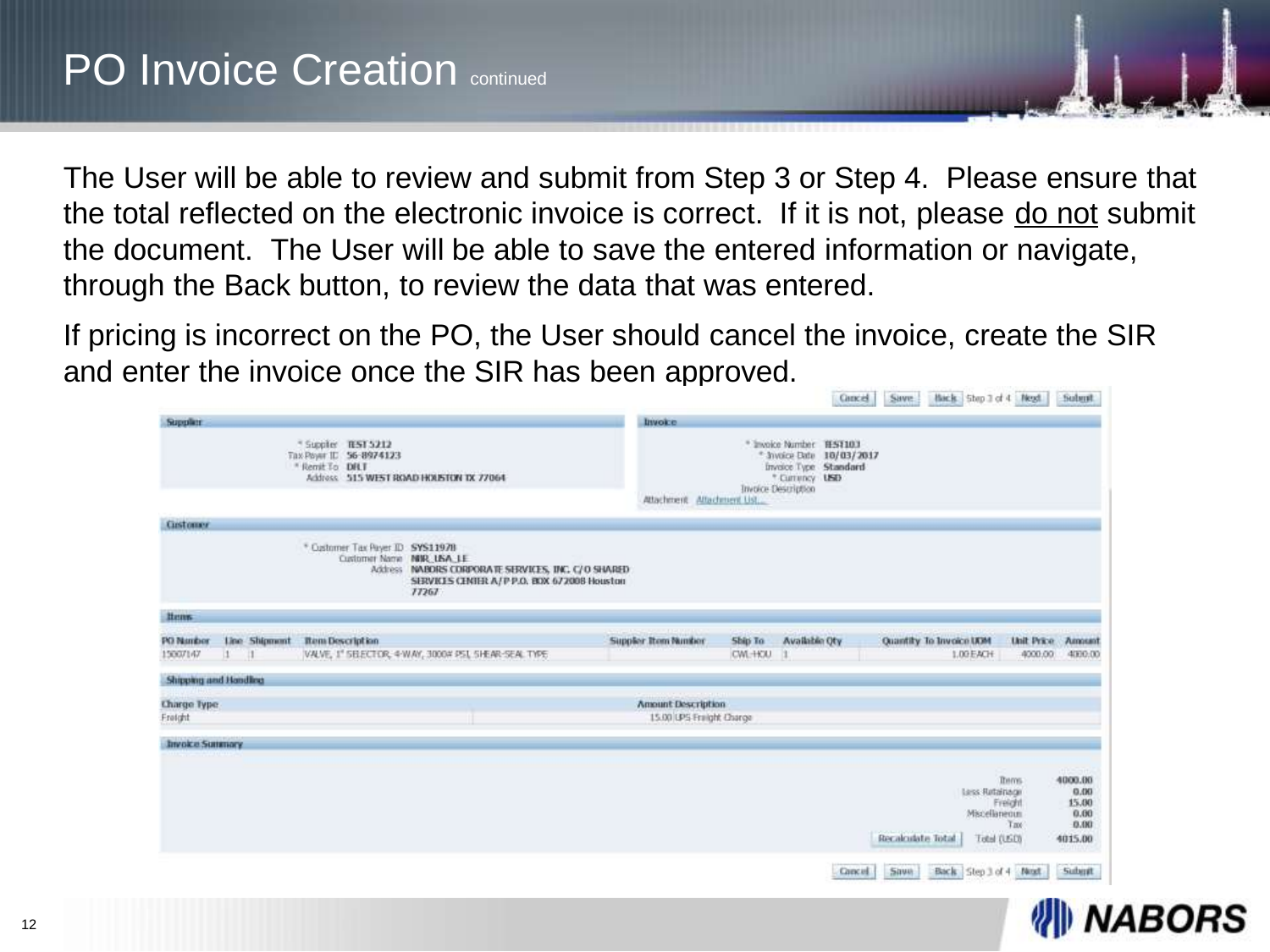| Home Orders Shipments Finance                                                                                                                             |                                       |                            | <b>The Committee of the Committee of the Committee of the Committee of the Committee of the Committee of the Committee</b> | <b>Butt</b> right <i>Litteratures</i>      |
|-----------------------------------------------------------------------------------------------------------------------------------------------------------|---------------------------------------|----------------------------|----------------------------------------------------------------------------------------------------------------------------|--------------------------------------------|
| Create Invoices View Invoices   View Payments                                                                                                             |                                       |                            |                                                                                                                            |                                            |
| Punchase Orders                                                                                                                                           | Details                               | Martage Tax                |                                                                                                                            | Review and Submit                          |
| D Information<br>Another invoice with the same Amount and Date already oxists for this vendor. If you still wish to submit the invoice, then click Submit |                                       |                            |                                                                                                                            |                                            |
| Create Invoice: Review and Submit.                                                                                                                        |                                       |                            |                                                                                                                            |                                            |
|                                                                                                                                                           |                                       |                            |                                                                                                                            | Back Step 4 of 4 Submit<br>Save.<br>Cancel |
| <b>Supplier</b>                                                                                                                                           |                                       | <b>Imvoice</b>             |                                                                                                                            |                                            |
| " Supplier DOOW L.P.<br>Tax Payer D 74-0989800<br>* Remit To EFT EDI ACH                                                                                  | Address PO BOX 200822 DALLAS TX 75320 | Attachment Attachment List | " Innioi familyr. TEST 0433<br>* Invoice Date 04/03/2017<br>Invoice Type Standard<br>* Currency USD<br>Invoice Description |                                            |
| <b>Call County McAdoor Avenue</b>                                                                                                                         |                                       |                            |                                                                                                                            |                                            |

#### Once submitted the system will give the User a confirmation screen.

| <b>Create Invoices</b><br><b>View Thynicas</b><br>View Payments                                                                                                                                                                                   |              |                                     |                                      |
|---------------------------------------------------------------------------------------------------------------------------------------------------------------------------------------------------------------------------------------------------|--------------|-------------------------------------|--------------------------------------|
| www.communication.com<br>the contract of the contract of the con-<br>œ<br>Purchase Orders                                                                                                                                                         | ÷<br>Details | Manage Tax                          | <b>Review and Submit</b>             |
| <b>Confirmation</b><br>Invoice TEST 0433 was submitted to our Accounts Payable department on 04/03/2017. The confirmation number for this invoice in the invoice number, You can guery its status by using Search by navigating to the Home page. |              |                                     |                                      |
| Invoice: TEST 0433                                                                                                                                                                                                                                |              |                                     |                                      |
|                                                                                                                                                                                                                                                   |              |                                     | Create Anothe<br>Printable Page<br>. |
| Supplier<br><b>CONTRACTOR</b>                                                                                                                                                                                                                     |              | <b>Imvoice</b><br><b>THE PERSON</b> |                                      |
| of Consideration of the control of the                                                                                                                                                                                                            |              |                                     | If Territor Homeling, "There mayor.  |

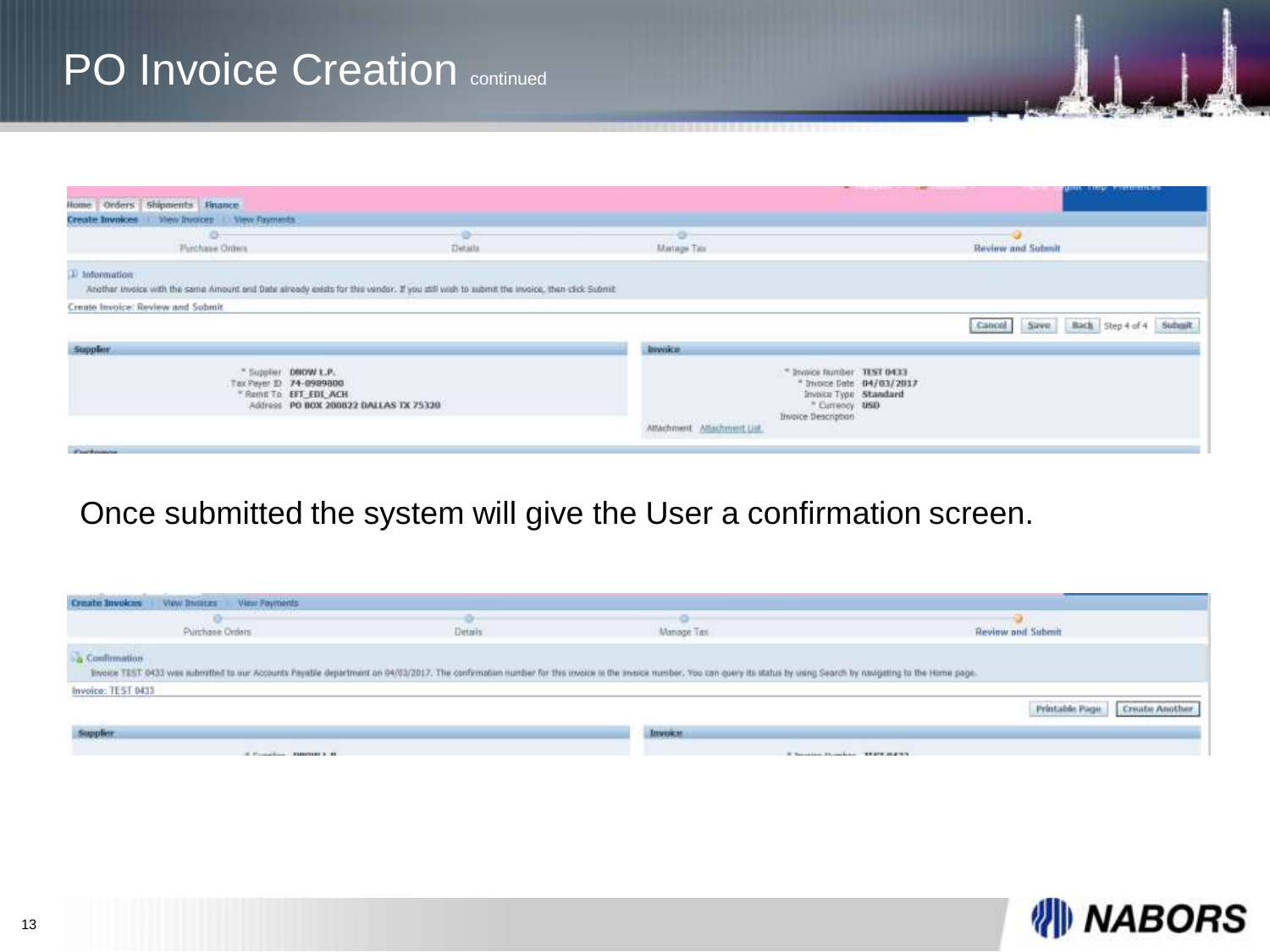To create a credit memo in the Oracle portal you will need to have the PO in an open status both at the header and at the line level. The User will need to work with the buyer to have the PO opened and if necessary unreceived so that the credit memo can be created.

To create a credit memo, the User should follow the same steps used when creating an invoice.

Select the Create Invoice With a PO option by clicking on the Go button.



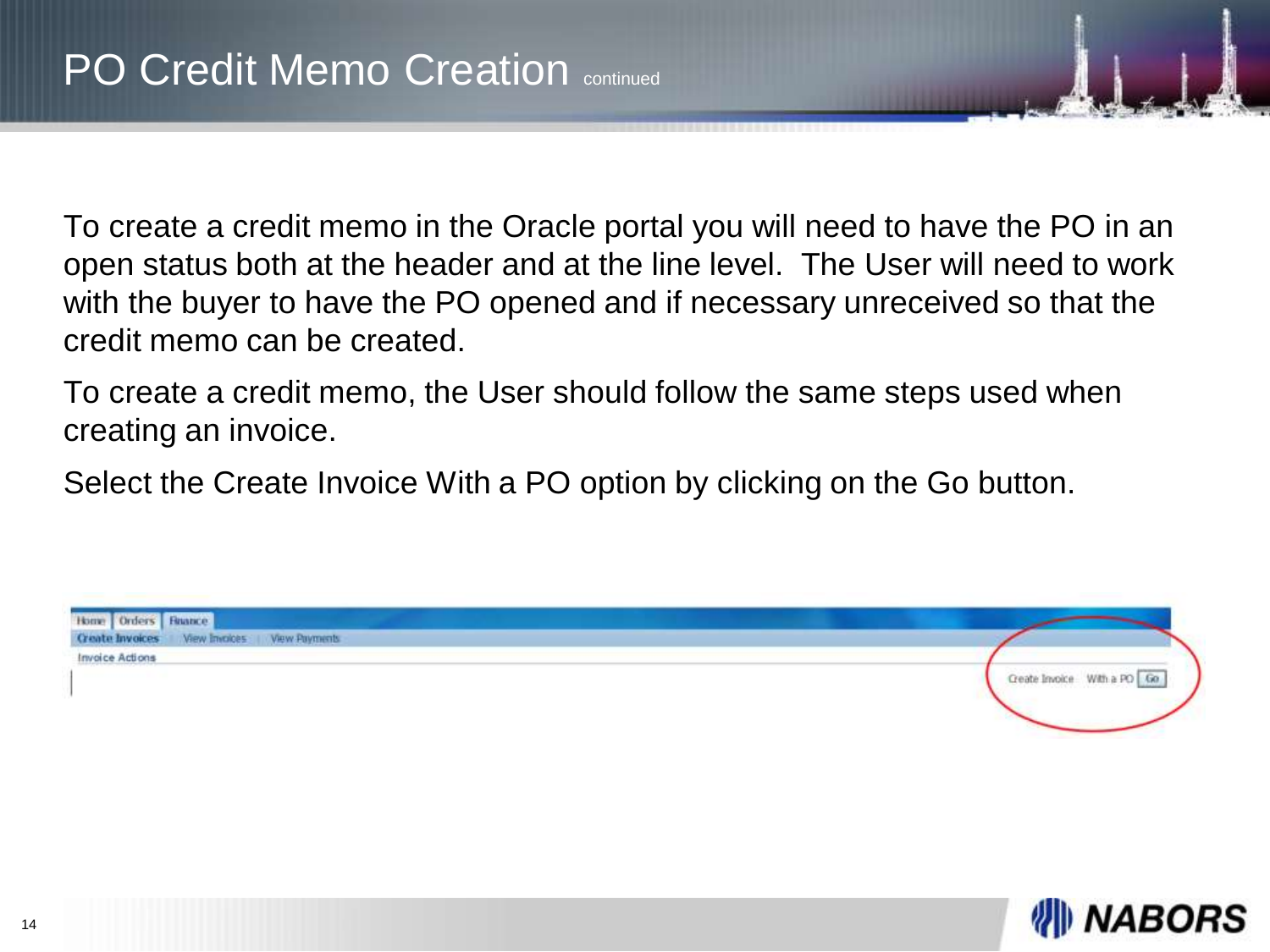# PO Credit Memo Creation continued

Enter the PO number associated with the invoice to be credited and select Go.

|                                          | ÷              | -99        |                                         |
|------------------------------------------|----------------|------------|-----------------------------------------|
| Purchase Orders                          | <b>Details</b> | Manage Tax | Review and Submit                       |
| Create Invoice: Purchase Orders          |                |            |                                         |
|                                          |                |            | Step 1 of 4 Next<br>Cancel <sup>1</sup> |
|                                          |                |            |                                         |
| Search                                   |                |            |                                         |
| Note that the search is case insensitive |                |            | Advanced Search                         |
|                                          |                |            |                                         |
| Purchase Order Number 3588462            |                |            |                                         |
| Purchase Order Date                      |                |            |                                         |
| Desertation: 00/10/20173                 |                |            |                                         |
| Buyer                                    |                |            |                                         |
|                                          |                |            |                                         |
| Organization                             |                |            |                                         |
| Advances and Financing Excluded v        |                |            |                                         |

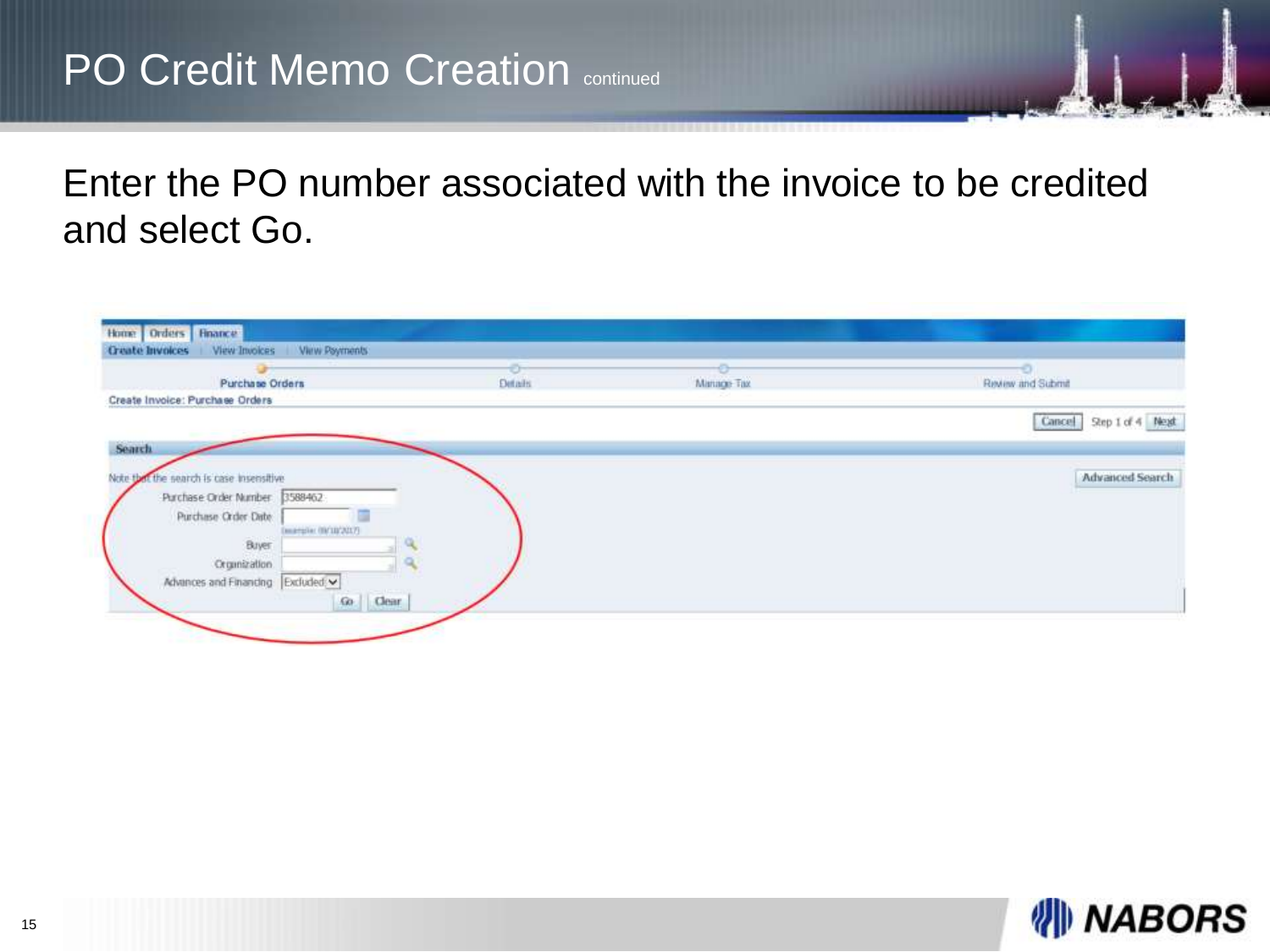# **PO Credit Memo Creation CONTRO CONTROO**

Select the item or items to be credited and click on the Add To Invoice button and then click on the Next button.

| Note that the search is case insensitive        |                                        |                                                                                          |                      |                                |    |    |          |                                                    |                               |                                                                                                    |                        |         |
|-------------------------------------------------|----------------------------------------|------------------------------------------------------------------------------------------|----------------------|--------------------------------|----|----|----------|----------------------------------------------------|-------------------------------|----------------------------------------------------------------------------------------------------|------------------------|---------|
|                                                 |                                        |                                                                                          |                      |                                |    |    |          |                                                    |                               |                                                                                                    | <b>Advanced Search</b> |         |
| Purchase Order Number 3588462                   |                                        |                                                                                          |                      |                                |    |    |          |                                                    |                               |                                                                                                    |                        |         |
| Purchase Order Date:                            |                                        |                                                                                          |                      |                                |    |    |          |                                                    |                               |                                                                                                    |                        |         |
| Buver                                           | Continuated OW1W20571                  |                                                                                          |                      |                                |    |    |          |                                                    |                               |                                                                                                    |                        |         |
| Organization                                    |                                        |                                                                                          |                      |                                |    |    |          |                                                    |                               |                                                                                                    |                        |         |
| Advances and Financing Excluded V               |                                        |                                                                                          |                      |                                |    |    |          |                                                    |                               |                                                                                                    |                        |         |
|                                                 |                                        |                                                                                          |                      |                                |    |    |          |                                                    |                               |                                                                                                    |                        |         |
|                                                 |                                        | Clear<br>60                                                                              |                      |                                |    |    |          |                                                    |                               |                                                                                                    |                        |         |
| Seket Items: Add to Invoice                     |                                        |                                                                                          |                      |                                |    |    |          |                                                    |                               |                                                                                                    |                        |         |
| Select All   Select None                        |                                        |                                                                                          |                      |                                |    |    |          |                                                    |                               |                                                                                                    |                        |         |
| <b>DO</b><br>Select Number Line Shipment        | <b>Advances</b> or<br><b>Financing</b> | <b>Item Description</b>                                                                  | <b>Rem</b><br>Number | <b>Supplier Item</b><br>Number |    |    |          | <b>Unit</b><br>Ordered Received Invoiced UOM Price | Ship<br>Curr To               | Crganization                                                                                       | Pacidon<br><b>São</b>  | Waybill |
| 3588462<br>α                                    | α                                      | SERVICE, TRUCKING' CROSBY PROJECT' WINCH<br>TRUCK" LGL LOAD" MINIMUM RATE" O TO 40 MILES | 1275999              |                                |    |    |          | EACH 200                                           | <b>USD CWL-</b><br><b>HOU</b> | <b>CORPORATE SERVICE</b>                                                                           |                        |         |
| 1588452 2<br>isi.                               | o                                      | SERVICE, TRUGGING, 1 TON TRUCK W/ MINI MAX.<br><b>CRANE (TRUCK ONLY)</b>                 | 1237846              |                                | 20 |    |          | <b>HOUR 300</b>                                    | USD CWL-<br><b>HOU</b>        | CORPORATE SERVICE                                                                                  |                        |         |
| <b>Purchase Order flems Added to Invoice</b>    |                                        |                                                                                          |                      |                                |    |    |          |                                                    |                               |                                                                                                    |                        |         |
| Select Items: Bemove from Invoice               |                                        |                                                                                          |                      |                                |    |    |          |                                                    |                               |                                                                                                    |                        |         |
| Select All   Select None                        |                                        |                                                                                          |                      |                                |    |    |          |                                                    |                               |                                                                                                    |                        |         |
| Select PO Number Line Shipment Item Description |                                        |                                                                                          |                      |                                |    |    |          |                                                    |                               | Item Number Supplier Rem Number Ordered Received Invoiced UOM Unit Price Garr Ship To Organization |                        |         |
|                                                 |                                        | SERVICE, TRUCKING, 1 TON TRUCK W/ MINI MAX GRANE (TRUCK ONLY) 1237846                    |                      |                                |    | 20 | $\alpha$ |                                                    | <b>HOUR 300</b>               | USD CWL-HOU CORPORATE SERVICE                                                                      |                        |         |
| $13588462$ 2 1                                  |                                        |                                                                                          |                      |                                |    |    |          |                                                    |                               |                                                                                                    |                        |         |

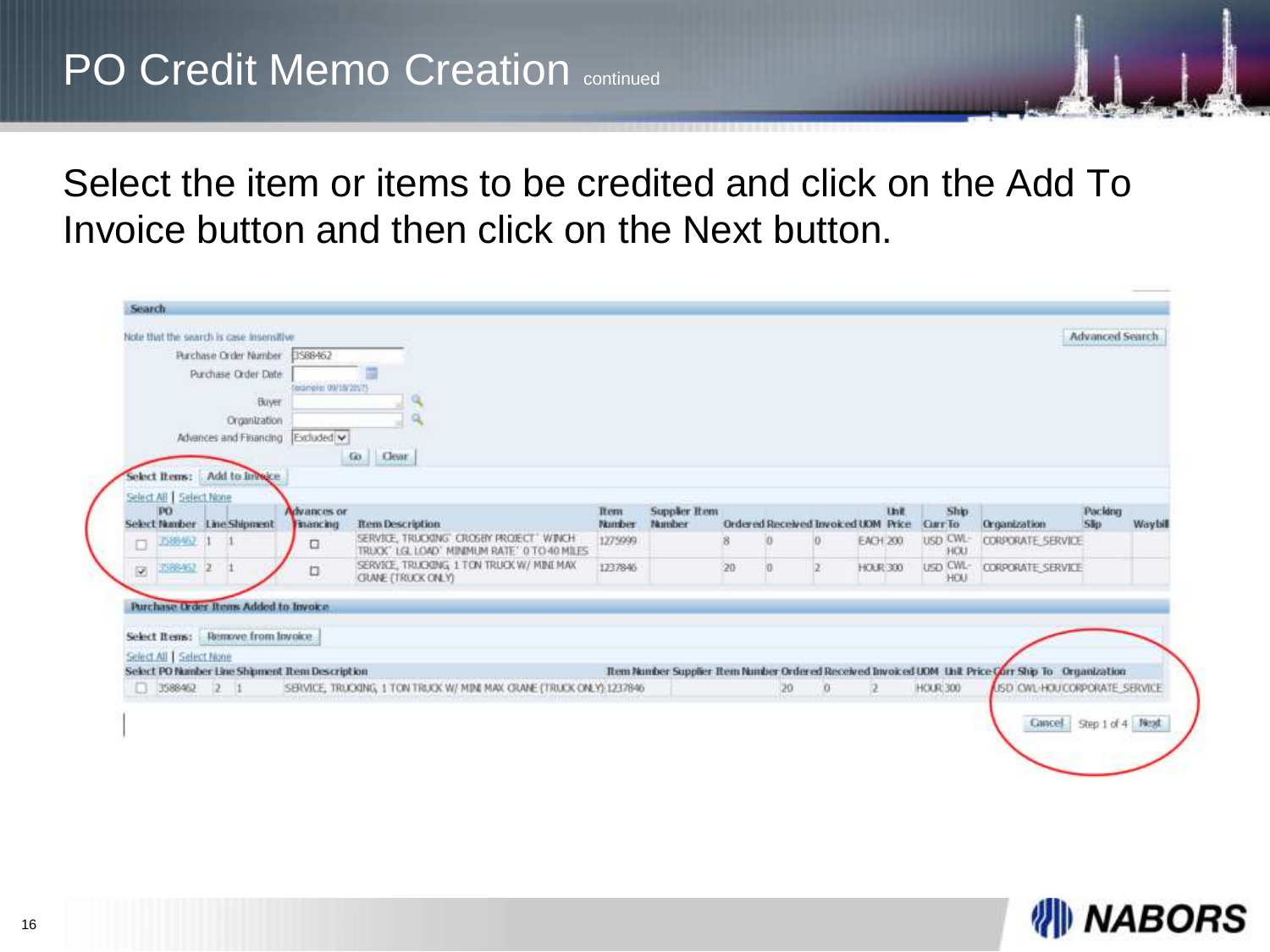Once on Step 2 the User will need to enter the Credit Memo number and the date. In the Invoice Type field the User should use the drop down menu to change the field from Invoice to Credit Memo.

| <b>View Payments</b><br>View Invoices<br><b>Create Invoices</b>     |                                                                                                                                                                                                |                           |                                                                                                                                                        |                          |                       |
|---------------------------------------------------------------------|------------------------------------------------------------------------------------------------------------------------------------------------------------------------------------------------|---------------------------|--------------------------------------------------------------------------------------------------------------------------------------------------------|--------------------------|-----------------------|
|                                                                     |                                                                                                                                                                                                |                           |                                                                                                                                                        | ÷                        |                       |
| Pushase Orders<br>Create Invoice: Details                           | <b>Details</b>                                                                                                                                                                                 | Manage Tax                |                                                                                                                                                        | <b>Review and Submit</b> |                       |
| * Indicates required field                                          |                                                                                                                                                                                                |                           |                                                                                                                                                        | Cancel                   | Back Sep 2 of 4 Next  |
| Supplier                                                            |                                                                                                                                                                                                | Invoice.                  |                                                                                                                                                        |                          |                       |
| * Supplet TEST 5212<br>Tax Payer E 56-8974123<br>* Renit To EFT ACH | Q.<br>Address 515 WEST ROAD HOUSTON DX 77064                                                                                                                                                   | Search Archived Documents | * linoice Natriber<br>TEST<br>* Invoice Date<br>10/03/2017<br><b>Credit Memo</b><br>Invoice<br>we<br>Currency USD<br>Invoice Description<br>Tax Amount | Attachment None Add.,    | n.<br>w               |
| <b>Costoner</b>                                                     |                                                                                                                                                                                                |                           |                                                                                                                                                        |                          |                       |
|                                                                     | $\mathbf{Q}_i$<br>* Customer: Tax Payer ID SYS11978<br>Customer Name NER USA LE<br>Address NABORS CORPORATE SERVICES, INC. C/O SHARED<br>SERVICES CENTER A/ P P.O. BOX 672008 Houston<br>77267 |                           |                                                                                                                                                        |                          |                       |
| <b>Rens</b>                                                         |                                                                                                                                                                                                |                           |                                                                                                                                                        |                          |                       |
| PO Number Line Shipment Trem Number Trem Description                |                                                                                                                                                                                                |                           | Supplier Item Number Ship To Available Quantity *Quantity                                                                                              |                          | Unit Price UDM Amount |
| 3589402 2 1<br>1237846                                              | SERVICE, TRUCKING, 1 TON TRUCK W/ MINI MAX CRANE (TRUCK ONLY)                                                                                                                                  |                           | CWL-HOU 18                                                                                                                                             | 18 300                   | <b>HOUR 5400</b>      |
| Shipping and Handing                                                |                                                                                                                                                                                                |                           |                                                                                                                                                        |                          |                       |
|                                                                     |                                                                                                                                                                                                |                           |                                                                                                                                                        |                          |                       |

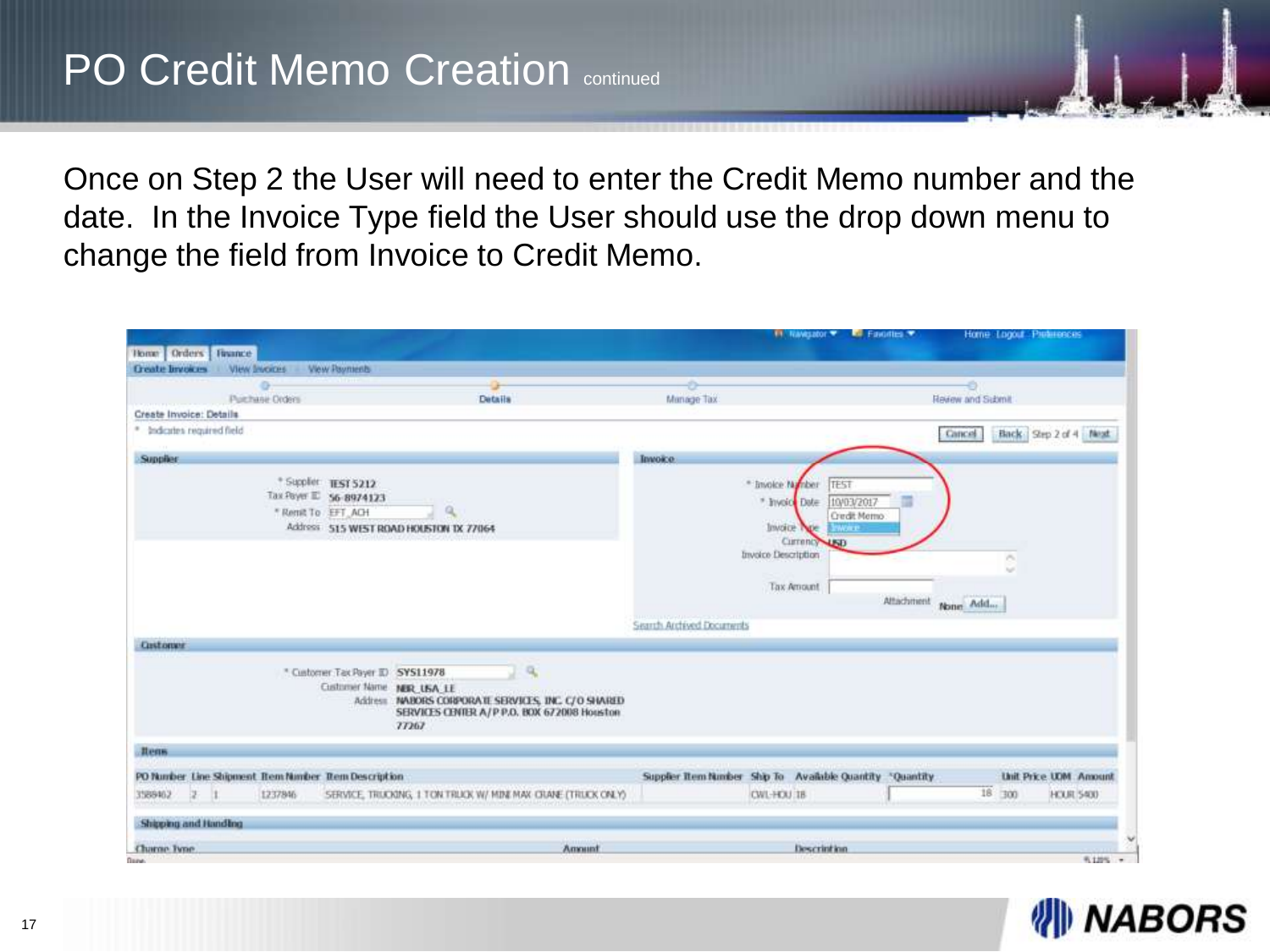The User will also need to attach a copy of the CM by the Add button. Once this has been completed the User will need to enter the quantity that is being credited. *Note: The quantity field will auto populate with the remaining quantity on the PO to bill.* The quantity to be credited should be entered in the Quantity field as a negative number.

| <b>Items</b>                 |  |         |                                                               |                                                           |            |  |                              |                 |  |
|------------------------------|--|---------|---------------------------------------------------------------|-----------------------------------------------------------|------------|--|------------------------------|-----------------|--|
|                              |  |         | PO Number Line Shipment Item Number Item Description          | Supplier Item Number Ship To Available Quantity *Quantity |            |  | <b>Unit Price UOM Amount</b> |                 |  |
| 3588462                      |  | 1237846 | SERVICE, TRUCKING, 1 TON TRUCK W/ MINI MAX CRANE (TRUCK ONLY) |                                                           | CWL-HOU 18 |  | $-1$ 300                     | <b>HOUR-300</b> |  |
| <b>Shipping and Handling</b> |  |         |                                                               |                                                           |            |  |                              |                 |  |
|                              |  |         |                                                               |                                                           |            |  |                              |                 |  |
|                              |  |         |                                                               |                                                           |            |  |                              |                 |  |

After the credit quantity has been entered the User will select the next button to review what has been entered and to ensure that the credit memo total is correct.